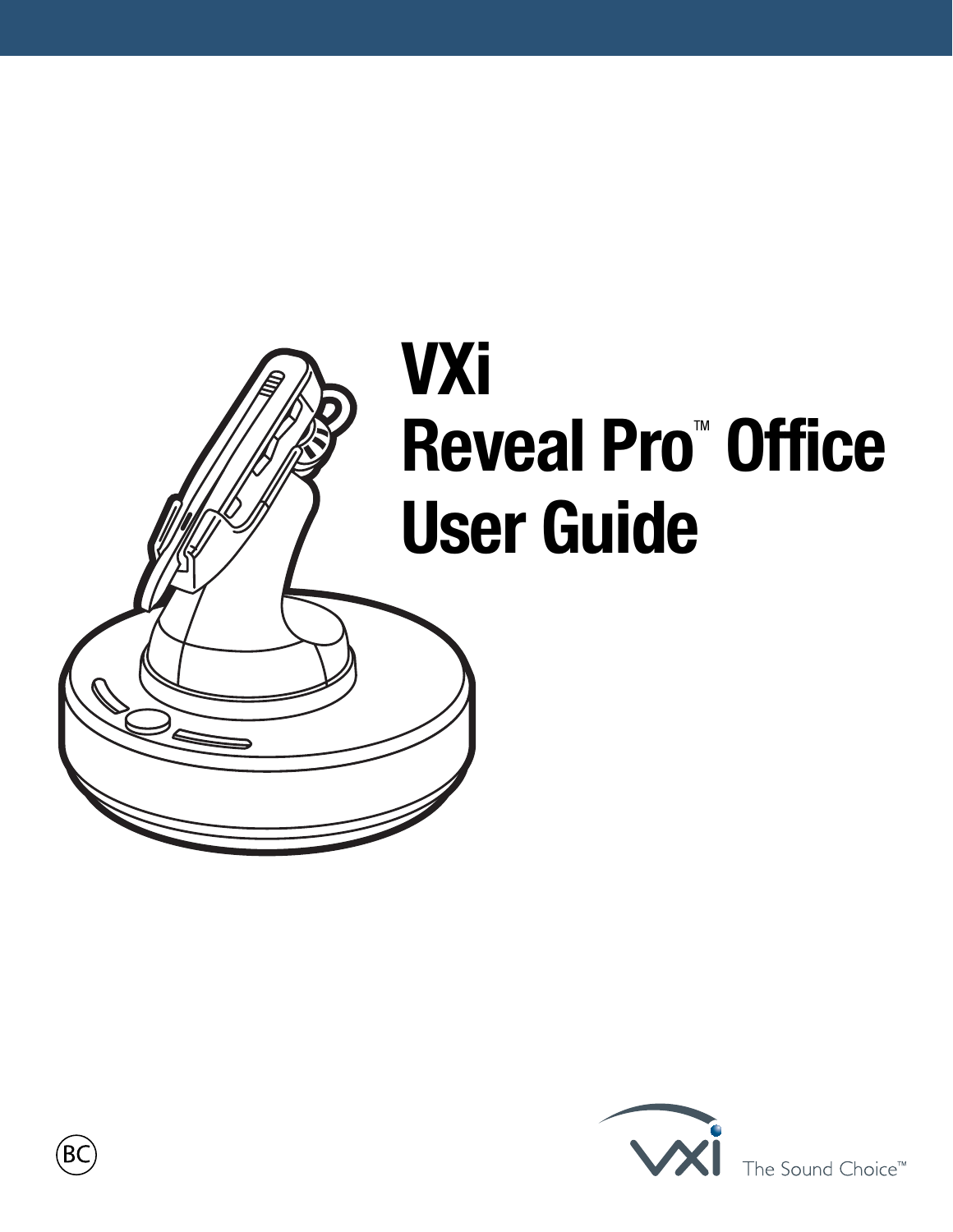# TABLE OF CONTENTS

| • Headset Features<br>• Base Features                                                                                                                                                       |
|---------------------------------------------------------------------------------------------------------------------------------------------------------------------------------------------|
|                                                                                                                                                                                             |
|                                                                                                                                                                                             |
|                                                                                                                                                                                             |
|                                                                                                                                                                                             |
|                                                                                                                                                                                             |
| • Changing Wearing Styles<br>• Headset Positioning<br>• Using the Headset in High-Noise Situations                                                                                          |
| • Connect Power<br>• Charge Headset<br>• Connect and Configure Desk Phone<br>- Desk Phone<br>- Desk Phone with EHS<br>- Desk Phone with L50 Lifter<br>• Position Base                       |
| • To the Base<br>• To a Cell Phone<br>- NFC Pairing<br>- Manual Pairing                                                                                                                     |
| • Place a Call<br>• Answer a Call<br>• End a Call<br>• Mute a Call<br>• Reject a Call (Desk Phone)<br>• Answer a Second Incoming Call<br>- On Your Desk Phone<br>- From a Paired Cell Phone |
| • Place a Call<br>• Answer a Call<br>• End a Call<br>• Mute a Call<br>• Reject a Call<br>• Answer a Second Incoming Call                                                                    |
|                                                                                                                                                                                             |
|                                                                                                                                                                                             |
| $\bullet$ Base<br>• Headset<br>- Standby Mode Functions<br>- In-Call Functions<br>- Notifications                                                                                           |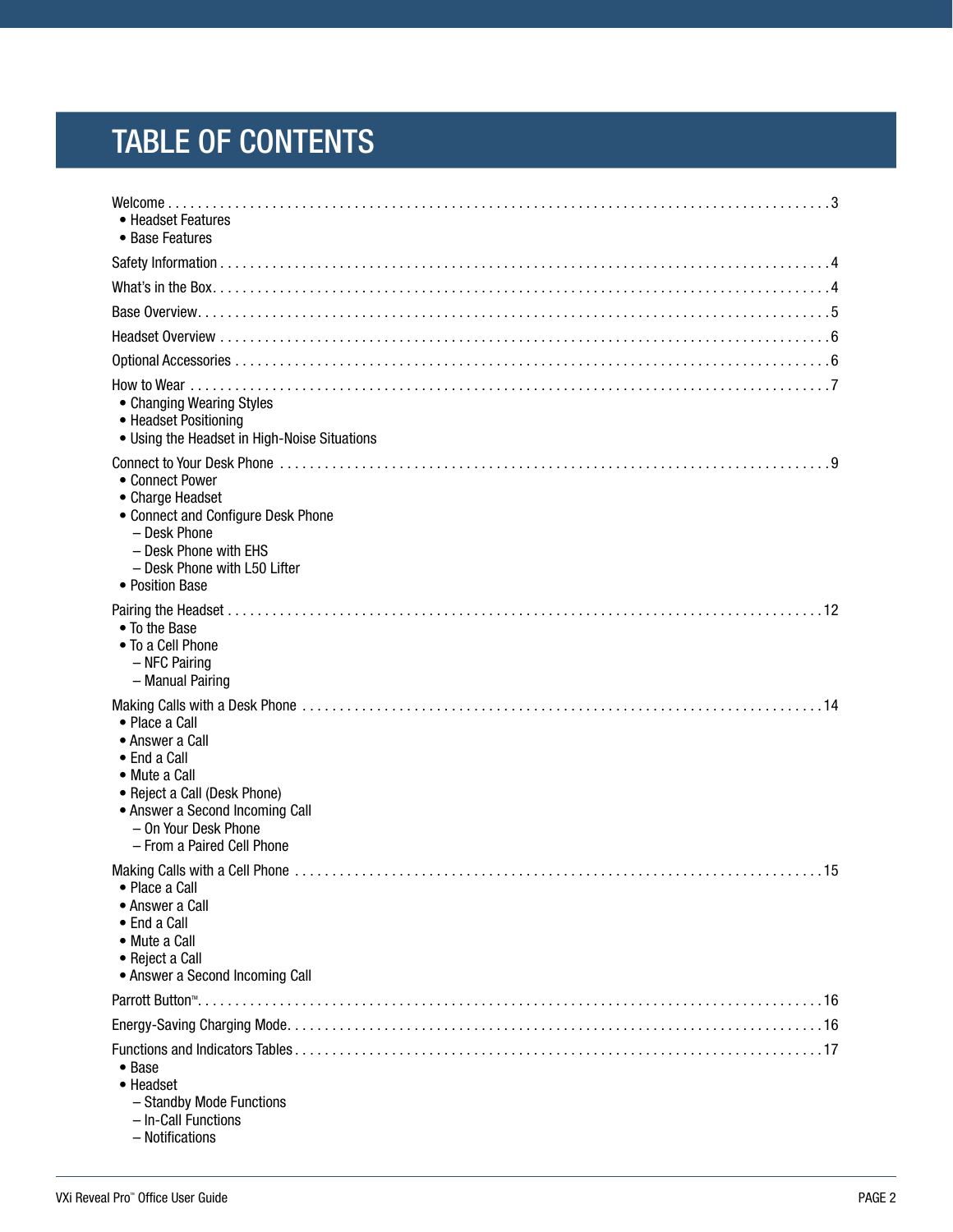# <span id="page-2-0"></span>WELCOME

Congratulations on purchasing your new VXi office wireless product. This guide contains instructions for setting up and using your VXi Reveal Pro Office Wireless Headset System.

#### **Reveal Pro Office Headset Features**

- Advanced noise-canceling microphone
- Extendable boom for optimal mic placement
- HD Voice (wideband audio) for easy-to-hear, easy-to-understand calls
- A2DP support for streaming audio from Bluetooth devices
- Multipoint pairing for use with two devices at the same time
- NFC for easy, instant mobile device pairing
- 7+ hours of talk time/150 hours' standby time per charge

#### **Reveal Pro Office Base Features**

- Headset Docking/Charging Cradle
- Connects to Desk Phone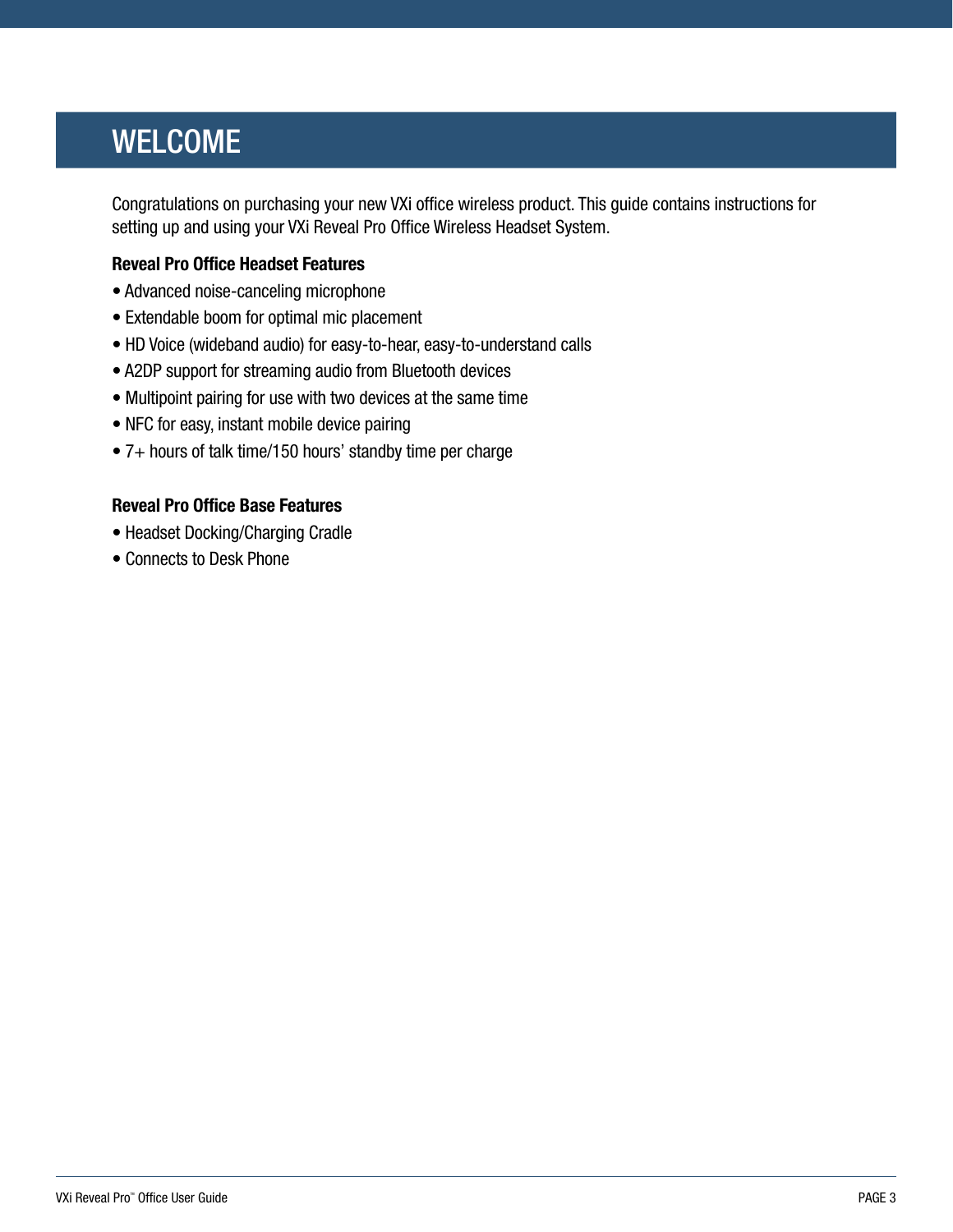# <span id="page-3-0"></span>SAFETY INFORMATION

*IMPORTANT SAFETY NOTE: Prolonged exposure to high volume levels can damage your hearing. To avoid injury, set the volume to the lowest comfortable level. If you experience ringing in your ears, or voices sound muffled, stop using the headset. Avoid turning up the volume to block noisy surroundings. It's possible for your ears to adapt to volume that is too high, and this could result in permanent hearing damage without any noticeable discomfort.*

- Check with local and state laws regarding cell phone/headset usage while operating a motor vehicle.
- Do not immerse any part of this product in water.
- Plastic bags and small parts may cause choking if ingested. Keep them away from small children and pets.
- Use only the power cords included with this product.
- Avoid temperatures exceeding 140° F (will cause equipment failure).

**1**

# <span id="page-3-1"></span>WHAT'S IN THE BOX?

#### **Reveal Pro Office Package Contents**

- **1.** BlueParrott® Reveal Pro Headset
- **2.** Reveal Pro Office Base Unit
- **3.** Power Supply
- **4.** Desk Phone Connection Cable
- **5.** Headband
- **6.** Neckband\*
- **7.** Wearing Styles Collar\*
- **8.** Ear Hooks (multiple sizes)
- **9.** Ear Buds (multiple sizes)
- **10.** Quick-Start Guide\*
- 11. Warranty and Compliance Insert\*

*\*Not pictured.*



*Images are not shown to scale.*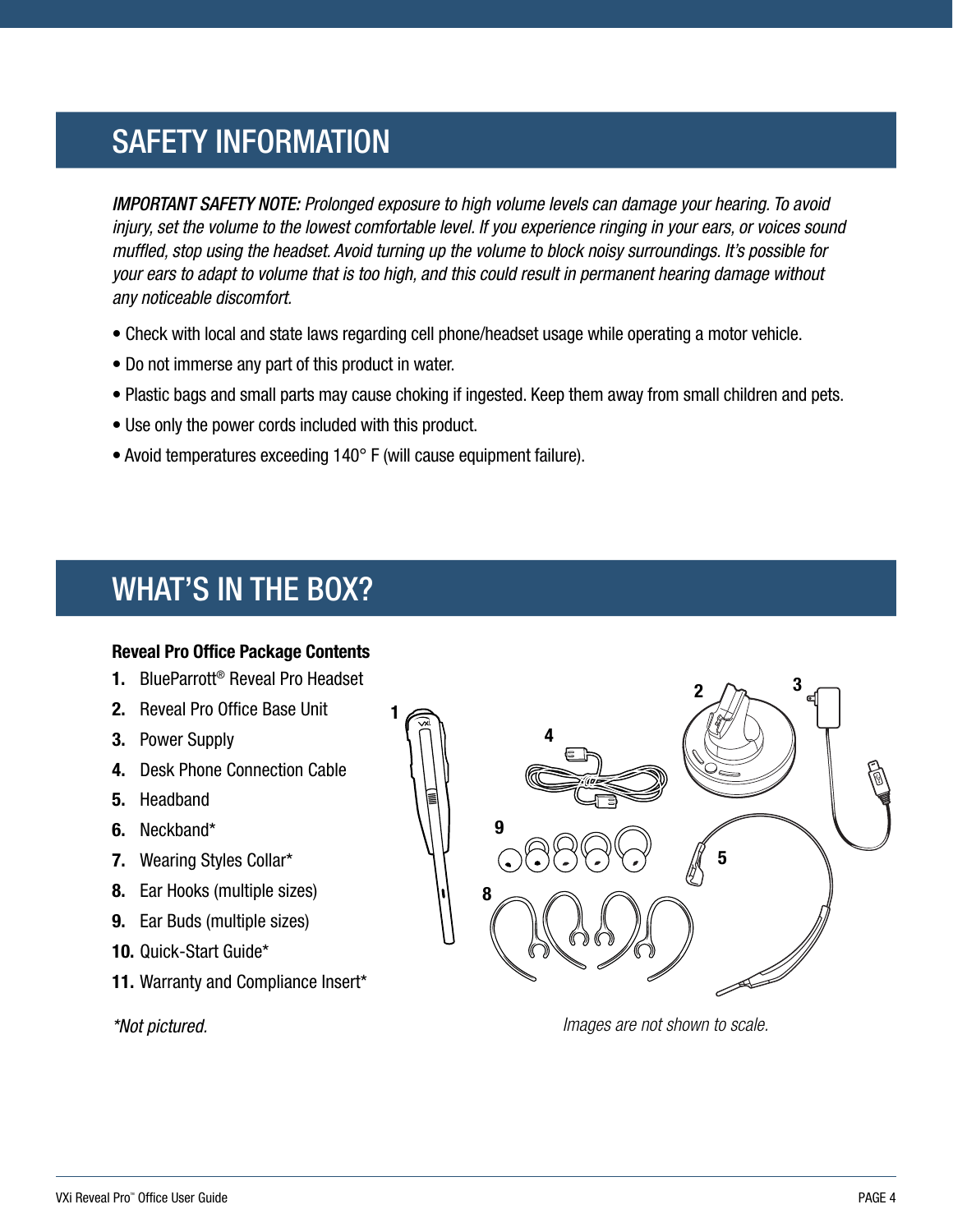# <span id="page-4-0"></span>BASE OVERVIEW

#### **Front**

**Back**

- A. Headset Docking/Charging Cradle
- B. PC Button/LED (function not applicable for Reveal Pro Office version)
- C. Multi-Function (MFB)/Pairing Button/MFB LED
- D. Phone Button/LED

A. EHS Interface Port

B. Telephone Interface Port

D. Mini-USB Power Supply Port

C. Micro-USB Port (for firmware updates)





#### **Base**

- A. Compatibility Switch
- B. Microphone (Tx) Gain Adjustment Switch

**K-Lock Side** A. Kensington Security Slot



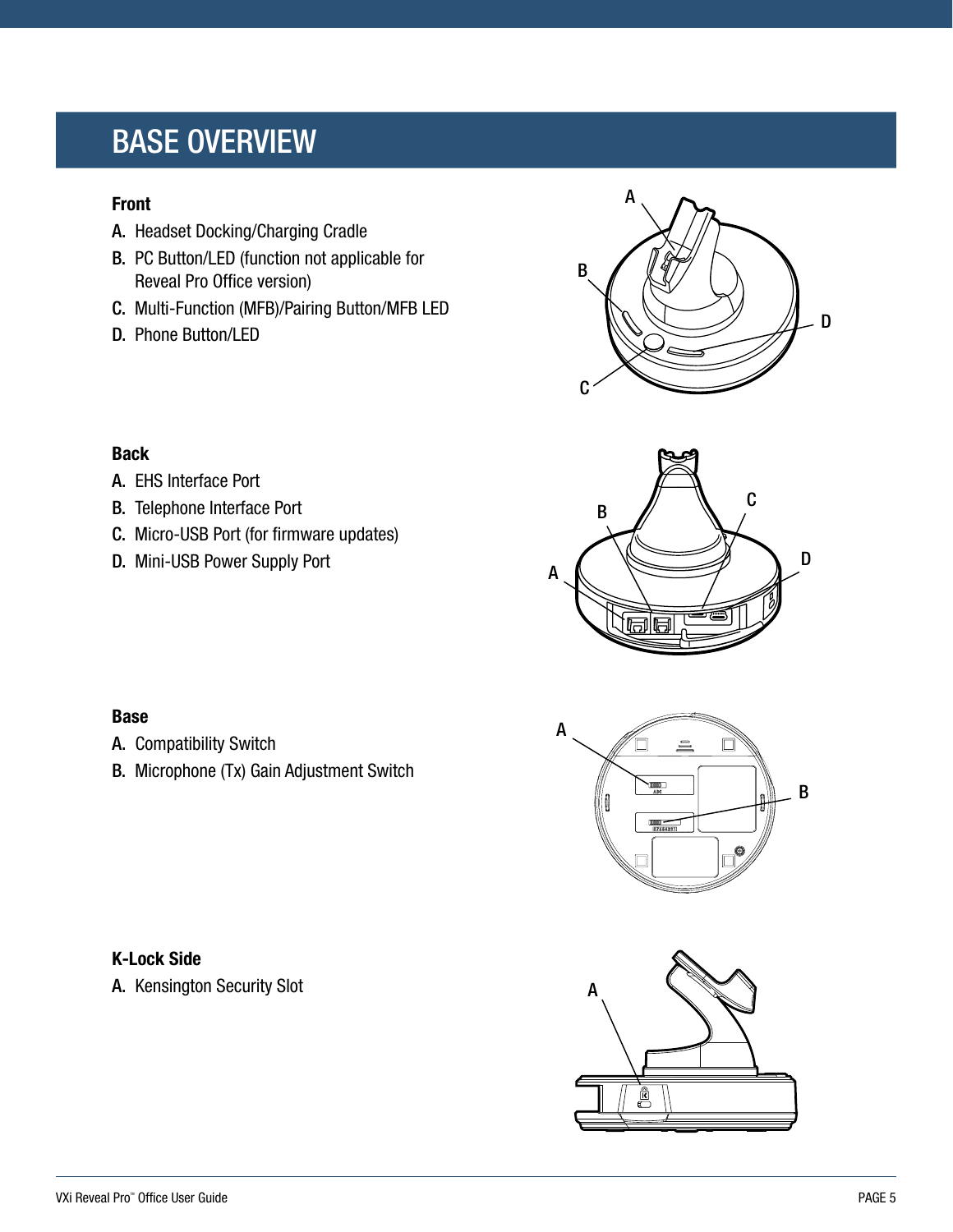# <span id="page-5-0"></span>HEADSET OVERVIEW

- **A.** Volume Up/Mute
- **B.** Volume Down
- **C.** Parrott Button™
- **D.** Extendable Microphone Boom
- **E.** On/Off Switch
- **F.** Indicator Lights
- **G.** Multifunction Button (MFB)
- **H.** NFC Zone (pictured below)





# <span id="page-5-1"></span>OPTIONAL ACCESSORIES

**VEHS Electronic Hook Switch (EHS)** – Electronically takes your desk phone off hook. Enables remote call answer/end with your headset. See [www.vxicorp.com/VEHS](http://www.vxicorp.com/VEHS) for VEHS variants and supported phones.

**L50 Lifter** – Automatically depresses/releases the handset hook switch of your desk phone. Enables remote call answer/end with your headset.

**Replacement Wearing Styles Kit** – Replacement parts to refresh your headset. Kit includes headband, neckband, ear hooks, and ear buds.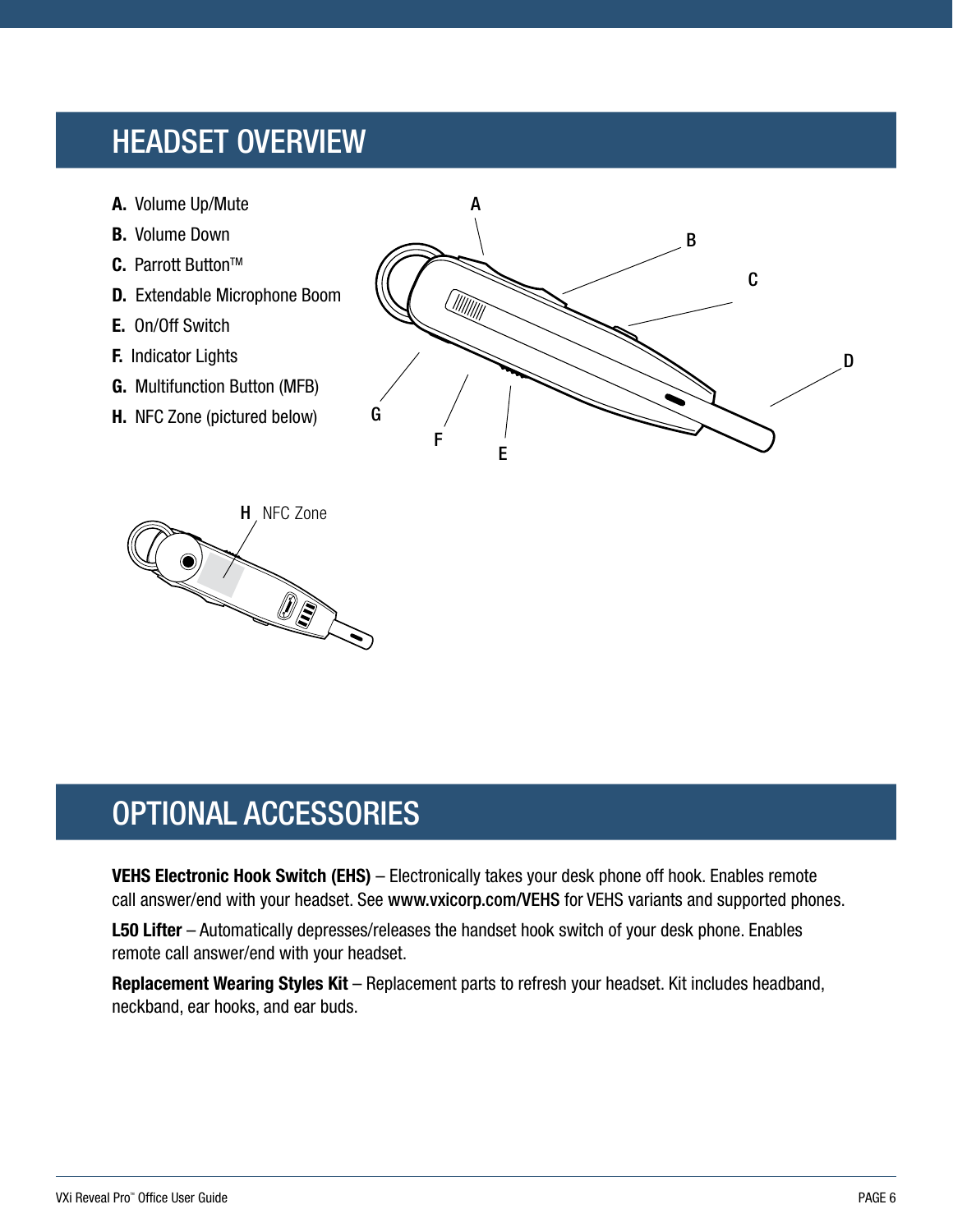# <span id="page-6-0"></span>HOW TO WEAR

### **Changing Wearing Styles**

The Reveal Pro Office headset is supplied with a choice of wearing styles:

#### **Ear Hook and Ear Buds**

The headset is provided with the medium-loop ear bud already attached. The loop on the ear bud should tuck into the back curve of your ear. If it feels too loose or tight, try a different size.





Rotate the ear bud on the headset to position it. If desired, clip on one of the optional ear hooks. Ear hooks are configured for either left- or right-ear wearing.





### **Headband or Behind-the-Neck**

Remove the ear bud from the headset. Attach to the headband as shown. Add foam or rubber ear cushion. (The behind-the-neck style uses the same method.)

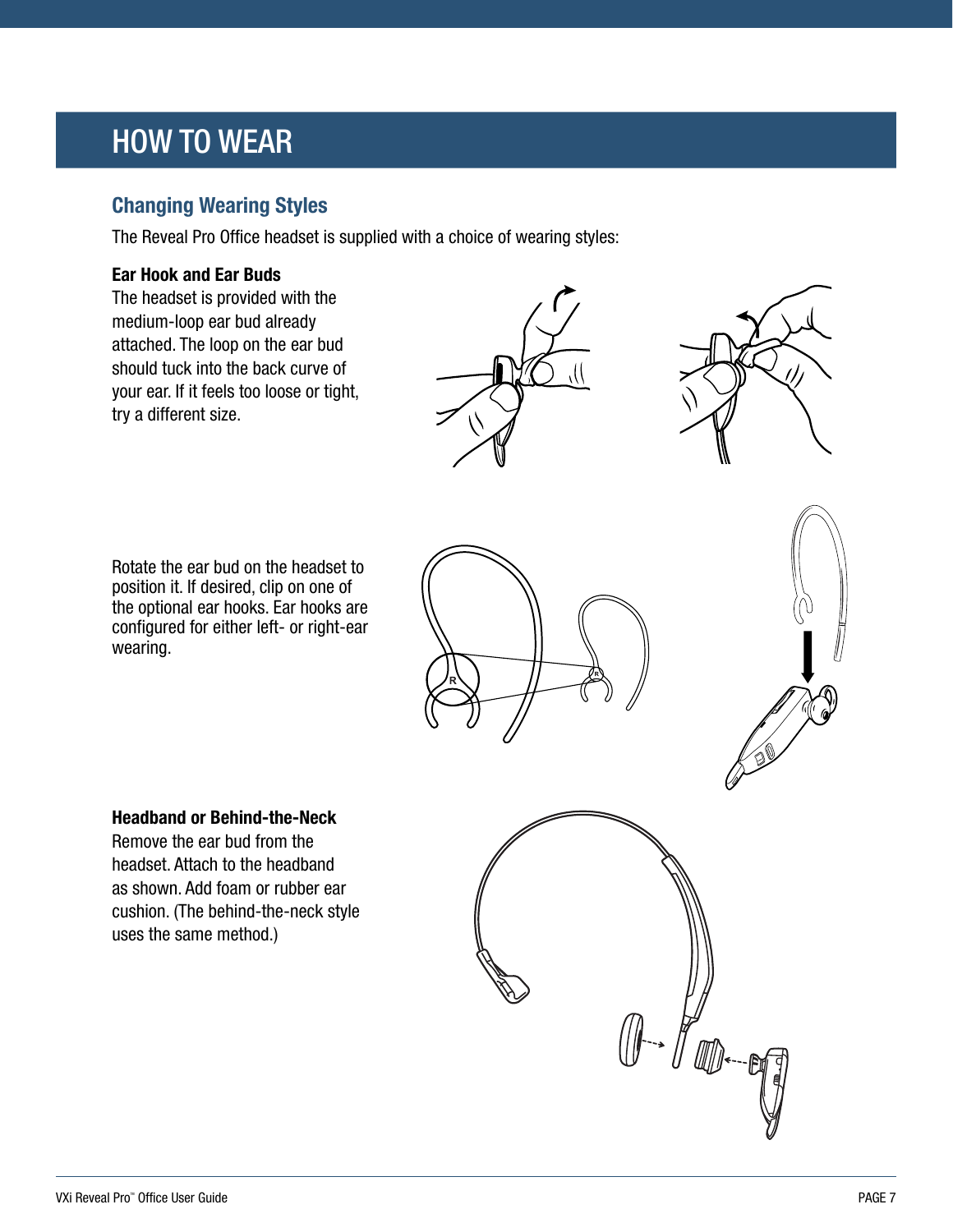# HOW TO WEAR (continued)

### **Headset Positioning**

To get the best noise-canceling performance, angle the microphone boom towards the corner of your mouth. Positioning is important. Small adjustments in microphone placement can improve performance.



### **Using the Headset in High-Noise Situations**

The microphone boom is extendable for greater levels of noise cancellation in noisy environments. Simply slide the boom in or out as needed.



For Normal Use

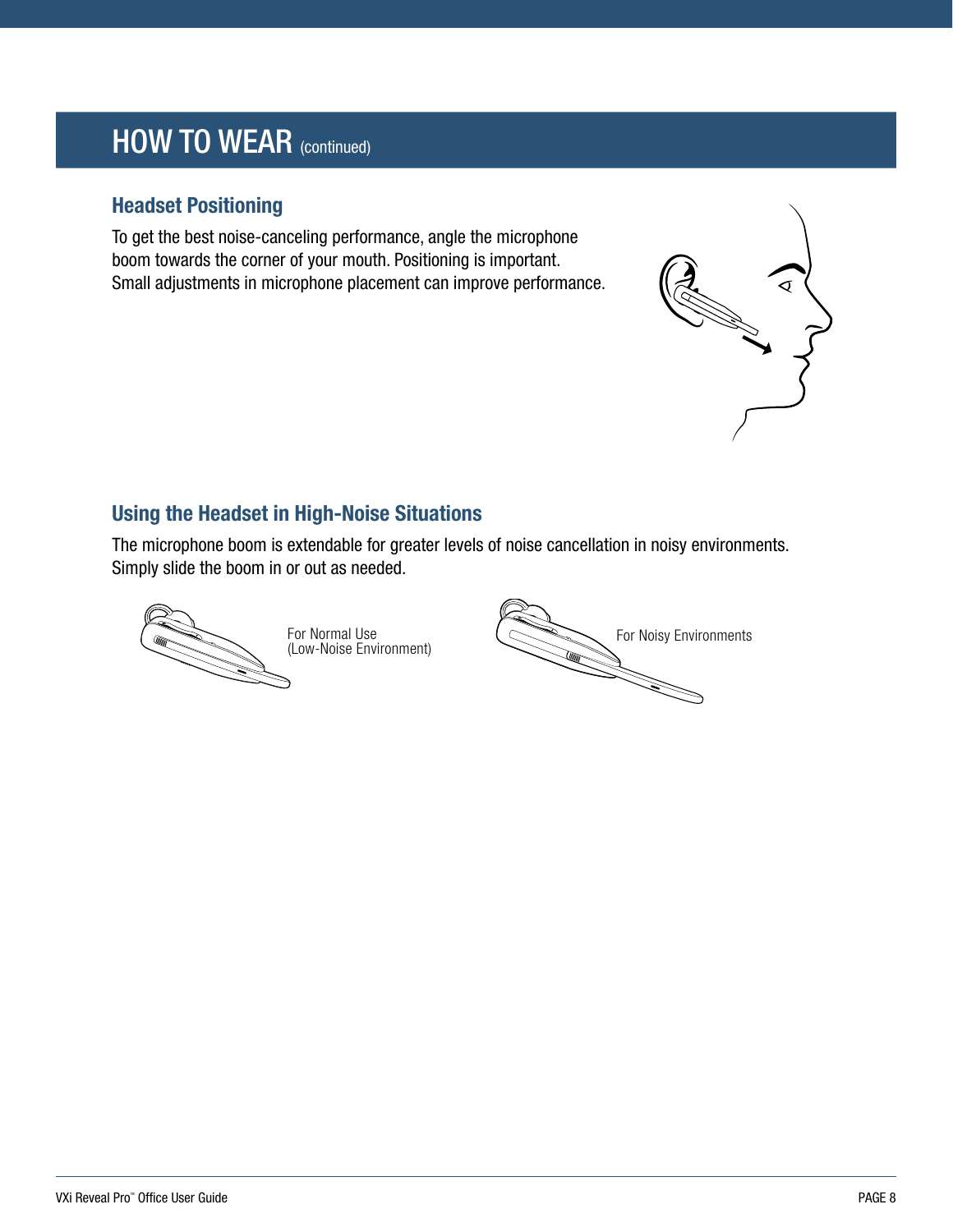# <span id="page-8-0"></span>CONNECT TO YOUR DESK PHONE

### **Connect Power**

Plug the mini-USB jack of the power supply into the mini-USB port on the back of the base unit. Plug the other end into a working power outlet. The round Multi-Function Button (MFB) will show three quick flashes.

### **Charge Headset**

Place the headset in the charging cradle. The charging LED on the headset will be red when charging and change to blue when the headset is fully charged. Note that if the headset and base are paired together, the headset LED and base MFB LED will show a slow blue blink. A full charge takes less than 90 minutes.

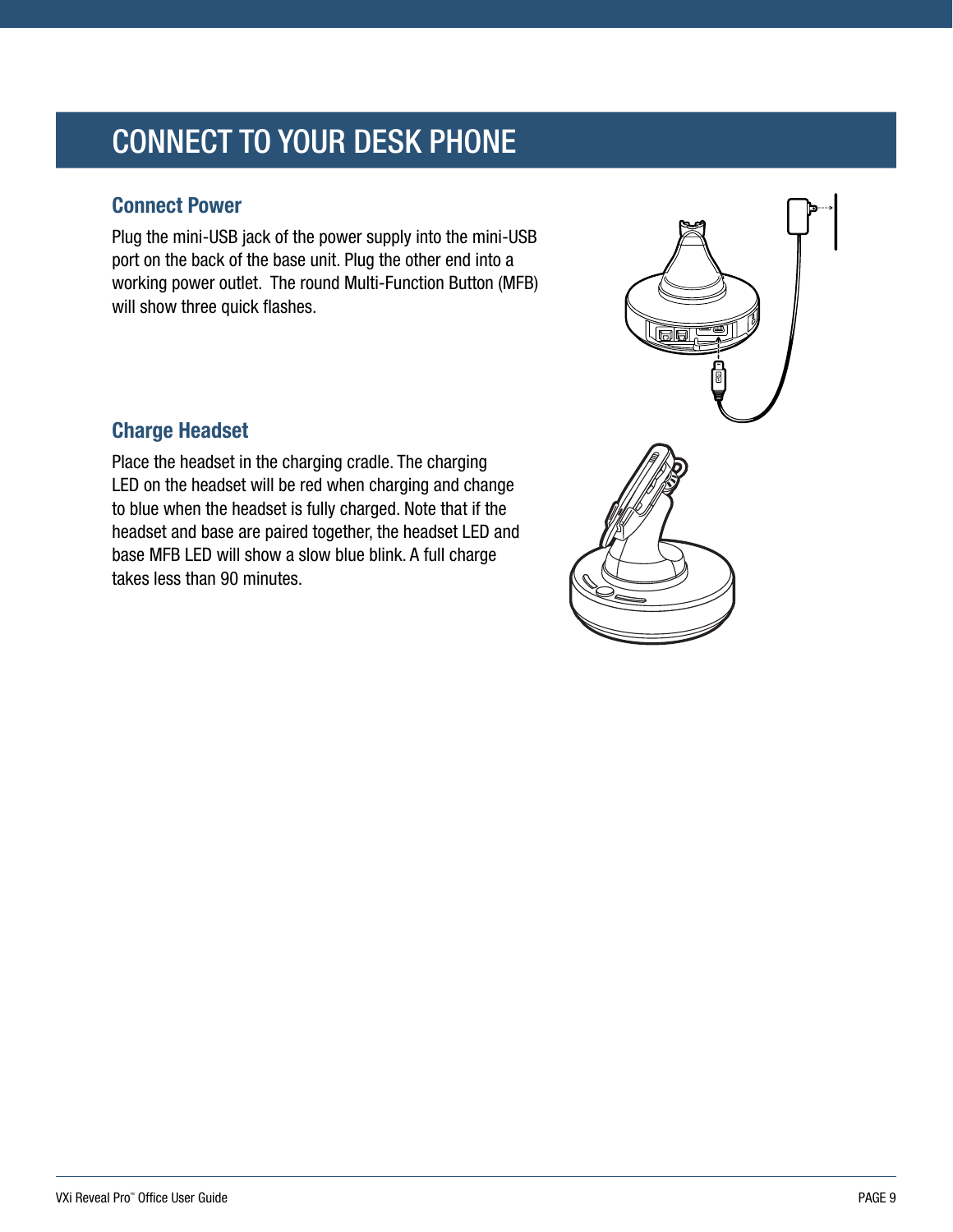# CONNECT TO YOUR DESK PHONE (continued)

### **Connect and Configure Desk Phone**

There are three options to set up the Reveal Pro Office with your desk phone. Select the best option for your situation:

- Desk Phone (standard)
- Desk Phone with EHS (sold separately)
- Desk Phone with L50 Lifter (sold separately)

#### **Desk Phone (standard)**

Connect the desk phone connection cable to the back of the base and the other end to the headset port of the phone. If you do not have a headset port, you will need to use the handset port.

Check Configuration and Make a Test Call:

- 1. Set your desk phone volume to mid-range.
- 2. Check that the compatibility switch on the underside of the base is correct for your phone. Most phone makes use setting A, but many Cisco phones will use setting B, and many Avaya phones setting C.



- 3. Open the headset line on your desk phone, or remove the handset from the cradle if you are connected to the handset port.
- 4. While wearing the headset, press the Multi-Function Button on the headset.
- 5. |f you do not hear a dial tone (or tones) when pressing dial pad buttons, try the other base compatibility switch settings until you do.
- 6. Dial a test call from the desk phone.
	- You can fine-tune the volume using the headset volume buttons.
	- If additional microphone gain (speaking volume) is needed, you can adjust this on the underside of the base. Position 8 gives you maximum gain. Position 1 delivers minimum gain.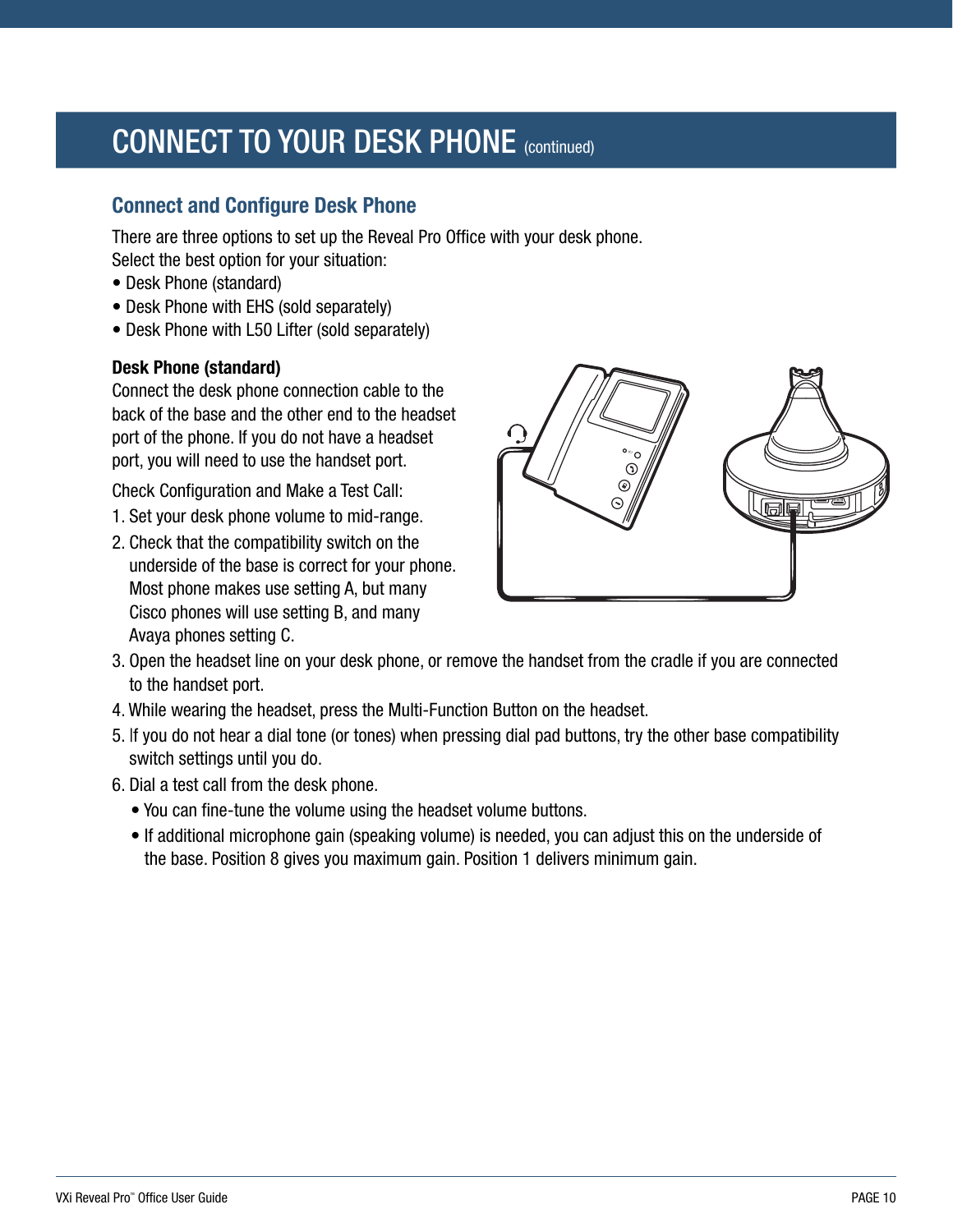# CONNECT TO YOUR DESK PHONE (continued)

#### **Desk Phone with EHS (sold separately)**

- 1. Connect and configure as described above.
- 2. Snap the EHS to the base unit.
- 3. Connect the EHS cable to the EHS port on the base station. Refer to the EHS setup instructions for further installation details.

#### **Desk Phone with L50 Lifter (sold separately)**

- 1. Connect the desk phone connection cable to the *handset port* of the phone.
- 2. Check Configuration and Make a Test Call (see above).
- 3. Attach the L50 Lifter to your phone. Refer to the L50 user's guide for lifter setup and adjustment details.

#### **Position Base**

To reduce the possibility of noise and interference problems, position the base at least 6 inches away from your desk phone and at least 12 inches away from your computer.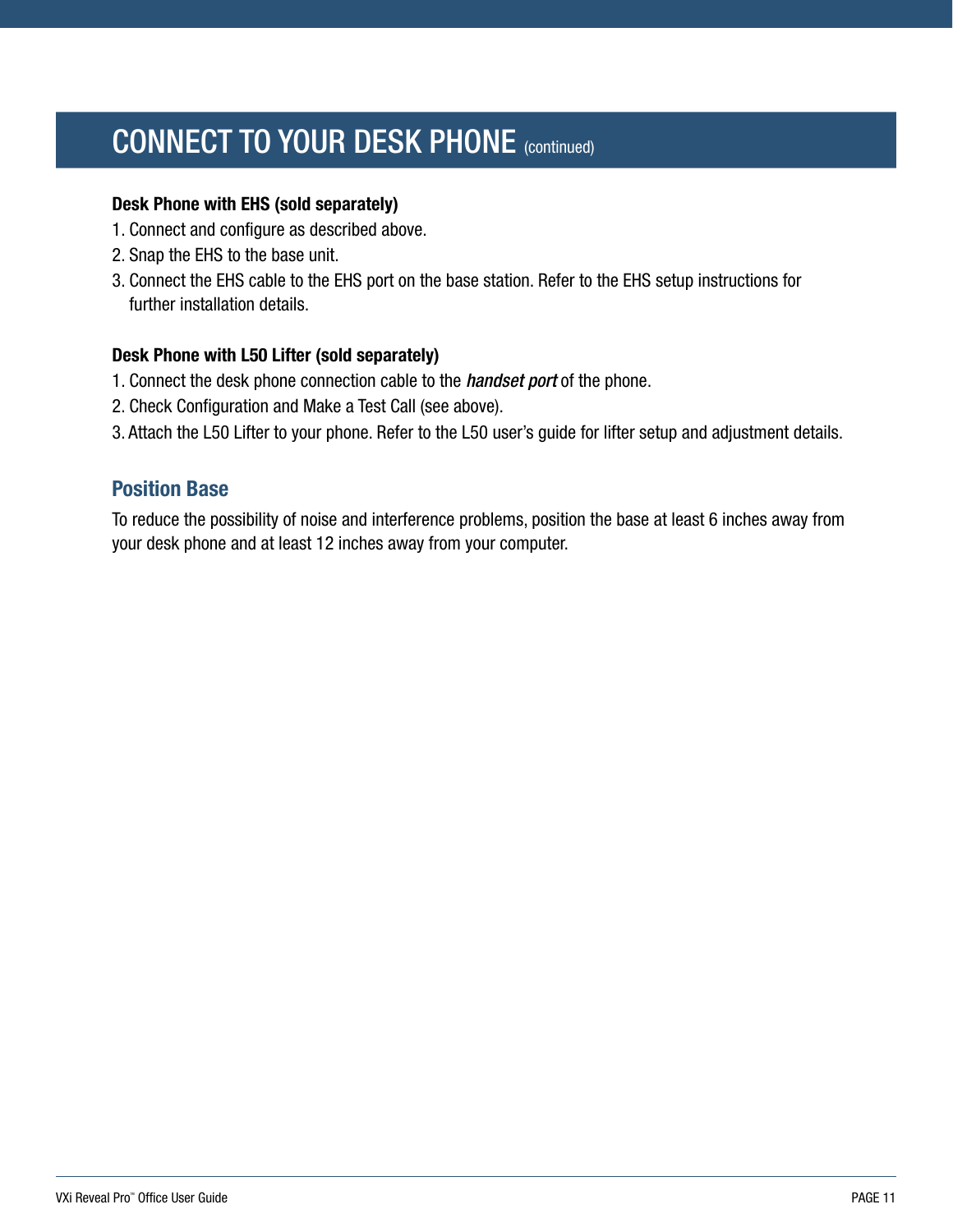# <span id="page-11-0"></span>PAIRING THE HEADSET

### **To the Base**

The headset and base that were packaged together are pre-paired at point of manufacture. However, if you wish to use a new headset, or need to re-pair your headset back to the base, the following applies:

#### **Hot Desking**

- 1. Turn on the headset.
- 2. Place the headset in the docking cradle and press the MFB on the base unit.
- 3. Wait for pairing to complete. The headset LED will change to a steady blue flash when connected, and the base unit MFB will change to a steady blue flash.

*Note: Base unit will automatically re-attempt pairing if the first attempt fails. Leave the headset in the cradle until pairing is successful.*

#### **Classic Pairing**

- 1. Place the base unit into pairing mode. Press and hold the round Multi-Function Button on the base unit until it flashes red and blue.
- 2. Power on your headset. Then, press and hold the MFB until you hear "Discovering" and the headset LED is flashing red and blue to show it is in pairing mode.
- 3. Wait for pairing to complete. The headset LED will change to a steady blue flash when connected, and the base MFB will change to a steady blue flash.

*Note: When the headset is away from the base for an extended period (e.g. overnight), return the headset to the cradle and follow the Hot Desking instructions above.*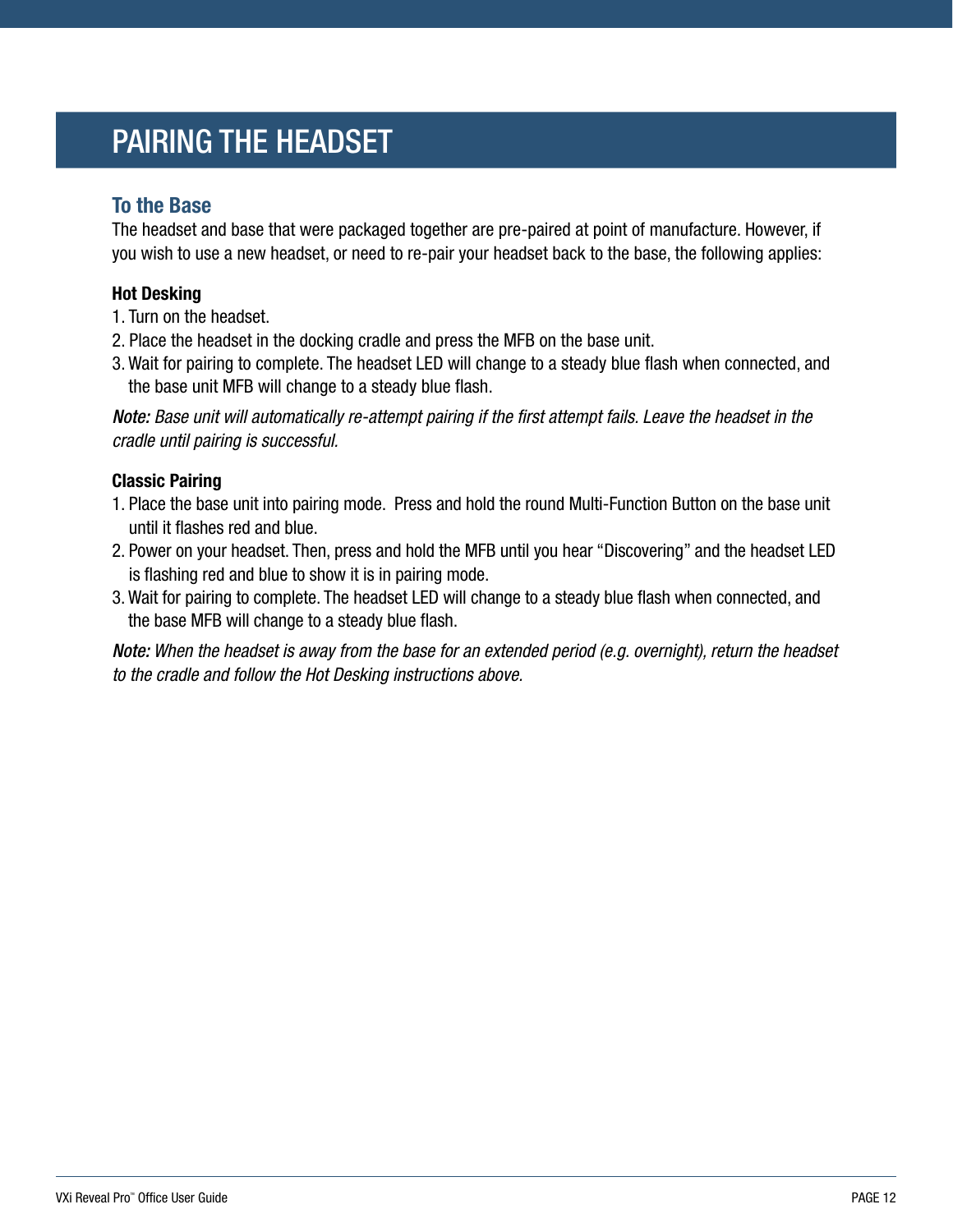# PAIRING THE HEADSET (COntinued)

### **To a Cell Phone**

#### **NFC Pairing**

- 1. Confirm that your cell phone is NFC-capable.
- 2. Make sure that NFC is enabled on your cell phone.
- 3. Turn the headset on.
- 4. Place the NFC zone of your cell phone against the NFC zone of the headset and hold together while your cell phone registers the headset.



5. Follow the prompts on your cell phone until it confirms pairing is successful.

*Note: NFC and One-Touch Pairing are dependent on your cell phone. The size and sensitivity of your phone's NFC zone and how to connect the headset may vary between devices.*

#### **Manual Pairing**

- 1. Place the headset into pairing mode:
	- Power on the headset and make sure it does not connect to another device.
	- Press and hold the MFB for 5 seconds, until the light is flashing red and blue. You will hear the voice prompt "Discovering."
	- The headset will be visible for pairing to devices for 120 seconds.
- 2. Place your cell phone in Bluetooth Search/Scan Mode per the manufacturer's instructions.
- 4. Select "VXi Reveal Pro Office" to pair. (Passcode is "0000" if needed.)
- 5. When connected, the headset will give you the voice prompt, "Your headset is connected."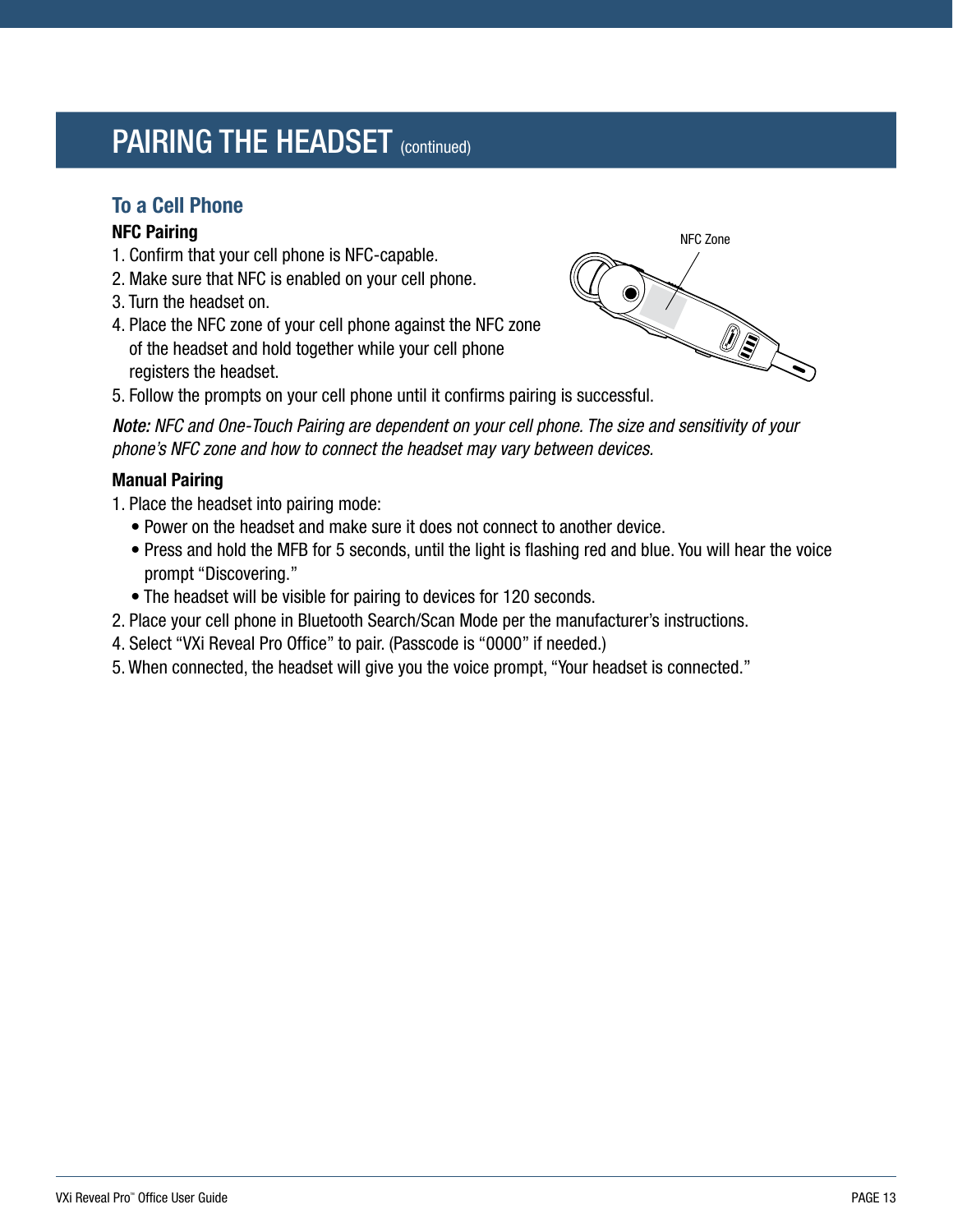# <span id="page-13-0"></span>MAKING CALLS WITH A DESK PHONE

### **Place a Call**

- While wearing the headset, either press the headset MFB or base station Phone Button.
- Open an active line on your desk phone. *If you are using an EHS or the L50 Lifter, this step will be automatic.*
- Dial the number on your desk phone.
- To end the call, press either the headset MFB or base station Phone Button, and if needed, hang up on your desk phone *(automatic with EHS or L50)*.

### **Answer a Call**

- Put the headset on and press either the headset MFB or base station Phone Button.
- Answer the call with your desk phone controls *(automatic with EHS or L50)*.

### **End a Call**

• To end a call, press either the headset MFB or base station Phone Button. If needed, hang up on your desk phone *(automatic with EHS or L50)*.

### **Mute a Call**

- During a call, you can mute the headset by pressing the Parrott Button, or by pressing and holding the Volume Up button for 1-2 seconds.
- While muted, you will hear a single tone in the earpiece and a reminder tone every 10 seconds.
- To unmute, press the Parrott Button again, or press and hold the Volume Up button for 1-2 seconds.

### **Reject a Call**

- To reject an incoming call, use the Call Reject function on your desk phone (if supported).
- If you are using an EHS or L50 lifter, you can reject a call by pressing the MFB.

#### **Answer a Second Incoming Call**

#### **On Your Desk Phone**

- Your desk phone may have call-management features that are better suited for specific second call management needs.
- If you are using an EHS or L50 (and if your desk phone supports it), answer a second call by pressing the MFB on the headset once to end the first call and again to answer the second call.

#### **From a Paired Cell Phone**

• Press the MFB once to end the first call, and then press the MFB again to answer the call on the cell phone.

*Note: Unless you have an EHS or the L50 Lifter attached, you will need to end the call on the desk phone using the desk phone's call-management features.*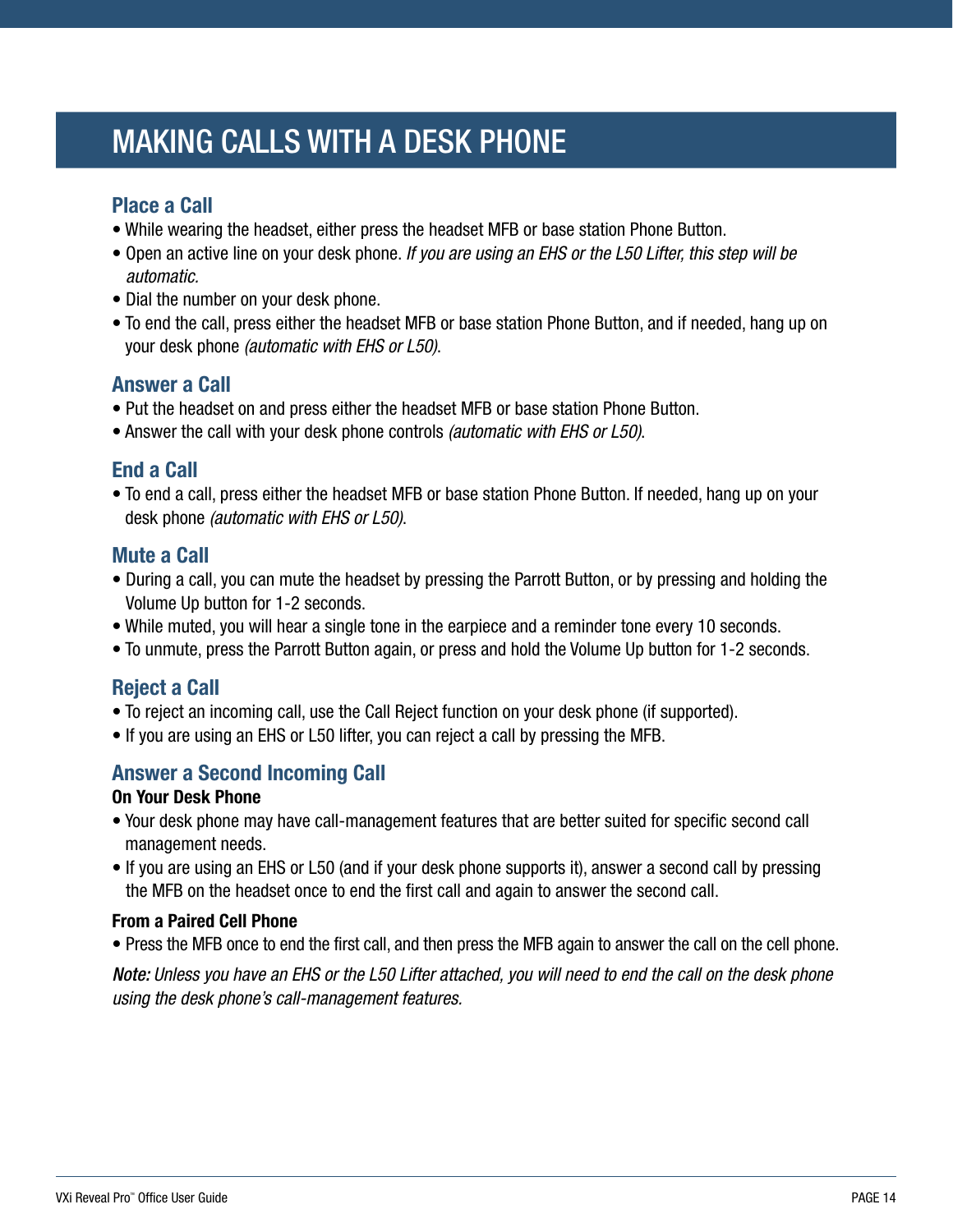# <span id="page-14-0"></span>MAKING CALLS WITH A CELL PHONE

### **Place a Call**

- Dial the desired number on your phone. You will hear the call in the headset.
- To end the call, press the MFB once. The call will end and the headset will enter standby mode.

### **Answer a Call**

- When you receive a call, you will hear ring tones in the headset. Press the MFB once to answer the call.
- To end the call, press the MFB once. The call will end and the headset will enter standby mode.

### **End a Call**

• To end a call, press the MFB once. The call will end and the headset will enter standby mode.

### **Mute a Call**

- While on a call, you can mute the headset by pressing the Parrott Button, or by pressing and holding the Volume Up button for 1-2 seconds.
- While muted, you will hear a single tone in the earpiece and a reminder tone every 10 seconds.
- To unmute, press the Parrott Button again, or press and hold the Volume Up button for 1-2 seconds.

### **Reject a Call**

• To reject an incoming cell phone call when not on another call, press and hold the MFB for 1-2 seconds.

### **Answer a Second Incoming Call**

- If you are on an active call and a second call comes in, you will hear a low tone notification in the headset. If supported by your phone, you have the following option:
	- To accept the incoming call and end the active call, press the MFB once to end, and then once again to answer.

*Note: Your cell phone may also have second-call-management features.*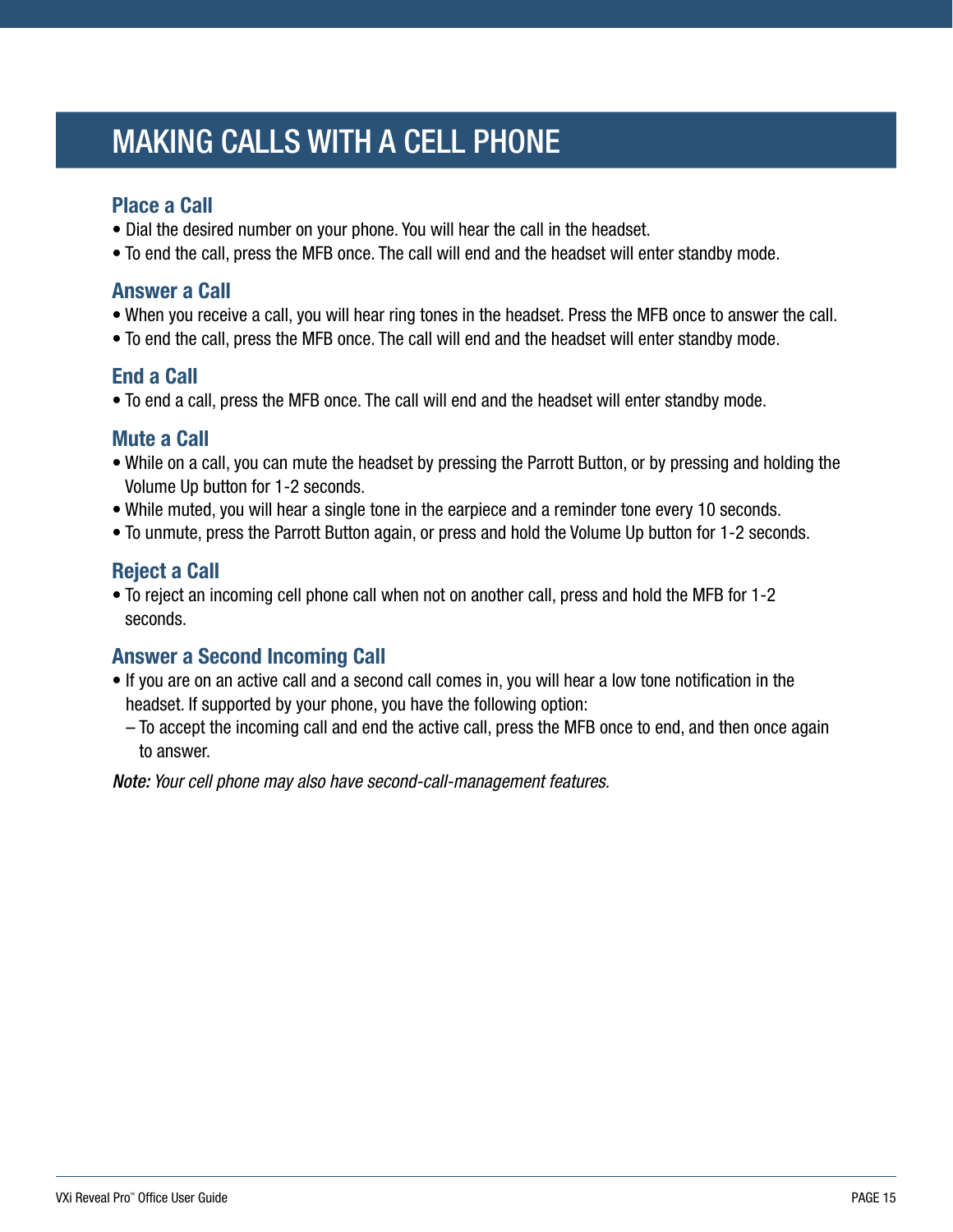# <span id="page-15-0"></span>**PARROTT BUTTON™**

As provided from the factory, the headset's Parrott Button offers an easy way to mute the headset. However, for cell phone use, you can also configure the button for other functions, such as a speed dial button for a dedicated phone number, or to launch a particular application on your phone.

To change the Parrott Button function, download the BlueParrott app for your cell phone (Android or iOS) or VXi Updater for your PC.

Go to www.vxicorp.com/parrott for updates and more information.

# <span id="page-15-1"></span>ENERGY-SAVING CHARGING MODE

When this mode is activated, all functions in the base will be disabled, except for headset battery charging.

#### **To activate the energy-saving charging mode:**

• Press and hold all three buttons on the top of the base for 5-6 seconds. When you release them, the base LEDs will go out and the energy-saving charging mode will be active. The headset will still be charging, but you will not be able to use the Reveal Pro Office base unit to route calls until the energysaving charging mode is disabled.

#### **To deactivate the energy-saving charging mode, either:**

• Press and hold all three buttons on the top of the base for 5-6 seconds. When you release them, the base LEDs will be lit and the energy-saving charging mode will be disabled. You will now be able to use the Reveal Pro Office for calls.

Or:

• Unplug the Reveal Pro Office base unit from the power supply, and then plug it back in. This will reset the base unit and deactivate the energy-saving charging mode.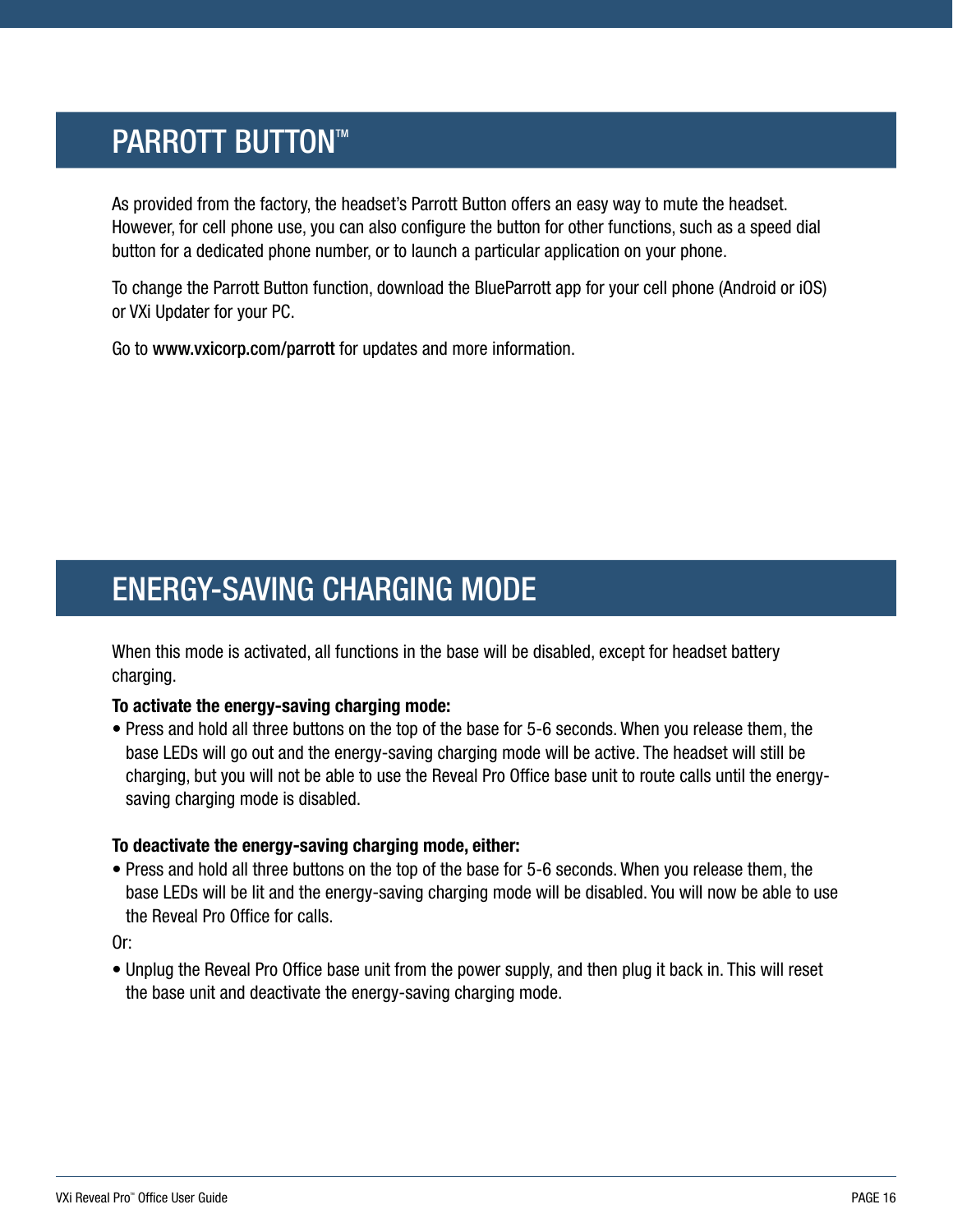# <span id="page-16-0"></span>FUNCTIONS & INDICATORS TABLES

### **Base**

| <b>Function</b>                        | <b>Button/Duration of Press</b>             | <b>Base LED Indicator</b>                  |
|----------------------------------------|---------------------------------------------|--------------------------------------------|
| Power On                               | <b>NONE</b>                                 | MFB LED - 3 quick blue<br>flashes          |
| <b>Enable Classic Pairing Mode</b>     | <b>Base MFB</b><br>$(6-7$ seconds)          | MFB LED - alternating blue/<br>red flashes |
| Enable Hot Desk Pairing Mode*          | Base MFB (quick press)                      | MFB LED - alternating blue/<br>red flashes |
| <b>Incoming Call</b>                   | <b>NONE</b>                                 | Phone LED - fast green flash               |
| Answer Call                            | Phone (Quick Press)<br>or Headset MFB       | MFB LED - slow blue flash                  |
| <b>Active Call</b>                     | <b>NONE</b>                                 | Phone LED - solid green                    |
| Cancel/End Call                        | Phone (Quick Press)<br>or Headset MFB       | MFB LED - fast red flash                   |
| <b>Headset Connected to Base</b>       | <b>NONE</b>                                 | MFB LED - solid blue                       |
| <b>Headset Disconnected from Base</b>  | <b>NONE</b>                                 | MFB LED - solid red                        |
| Headset Out of Range                   | <b>NONE</b>                                 | MFB LED - solid red                        |
| Activate Energy-Saving Charging Mode   | <b>All Three Buttons</b><br>$(5-6$ seconds) | <b>NONE</b>                                |
| Deactivate Energy-Saving Charging Mode | <b>All Three Buttons</b><br>$(5-6$ seconds) | MFB LED - solid blue                       |

*\*Headset must be in the docking cradle.*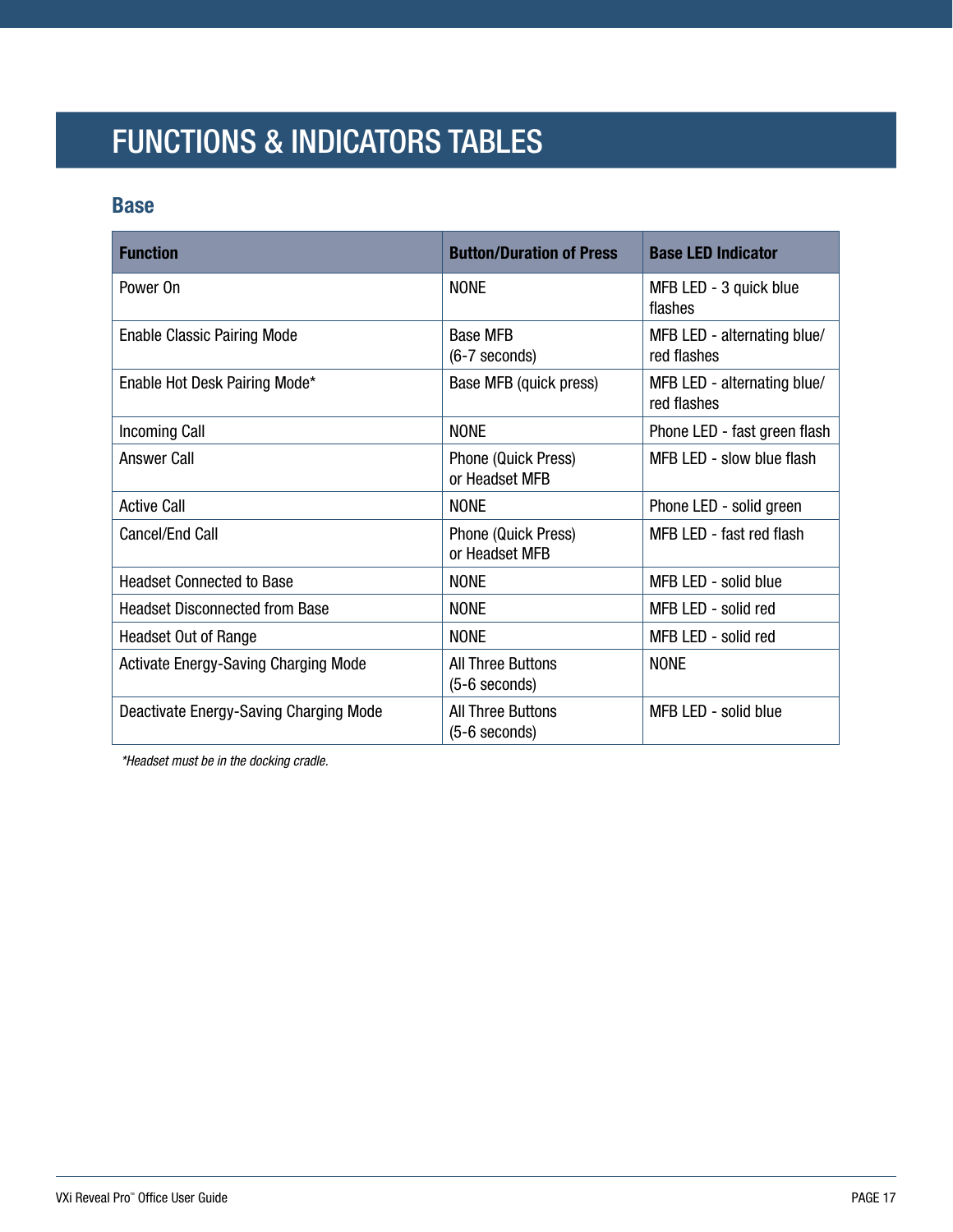# FUNCTIONS & INDICATORS TABLES (COntinued)

## **Headset Standby Mode Functions**

| <b>Function</b>                                     | <b>Button/Duration</b><br>of Press     | <b>LED Indicator</b>              | <b>Audio Indicator</b> | <b>Voice Indicator</b>         |
|-----------------------------------------------------|----------------------------------------|-----------------------------------|------------------------|--------------------------------|
| Power On                                            | Slide switch toward<br>boom            | 3 fast blue flashes               | <b>NONE</b>            | "Power on"                     |
| Power Off                                           | Slide switch toward<br>tail            | 4 fast red flashes                | <b>NONE</b>            | "Power off"                    |
| <b>Enable Pairing Mode</b>                          | MFB (5-6 seconds)                      | Alternating red and<br>blue flash | <b>NONE</b>            | "Discovering"                  |
| Volume Up                                           | Volume Up<br>(quick press)             | <b>NONE</b>                       | 1 short tone           | <b>NONE</b>                    |
| <b>Volume Down</b>                                  | <b>Volume Down</b><br>(quick press)    | <b>NONE</b>                       | 1 short tone           | <b>NONE</b>                    |
| <b>Phone Voice Control</b><br>(Start/End)           | MFB (quick press)                      | <b>NONE</b>                       | 1 tone                 | <b>NONE</b>                    |
| <b>Last Number Redial</b>                           | <b>Volume Down</b><br>$(1-2$ seconds)  | <b>NONE</b>                       | 1 short tone           | <b>NONE</b>                    |
| <b>Disable LEDs</b>                                 | Volume Up/Volume<br>Down (quick press) | <b>NONE</b>                       | 1 short tone           | <b>NONE</b>                    |
| <b>Enable LEDs</b>                                  | Volume Up/Volume<br>Down (quick press) | <b>LEDs active</b>                | 1 short tone           | <b>NONE</b>                    |
| <b>Reset Paired Devices</b>                         | Volume Up/Volume<br>Down (5-6 seconds) | 2 fast red flashes                | 2 low tones            | <b>NONE</b>                    |
| <b>Establish Service</b><br><b>Level Connection</b> | <b>MFB</b><br>(quick press)            | <b>Fast blue flash</b>            | 1 long tone            | "Your headset is<br>connected" |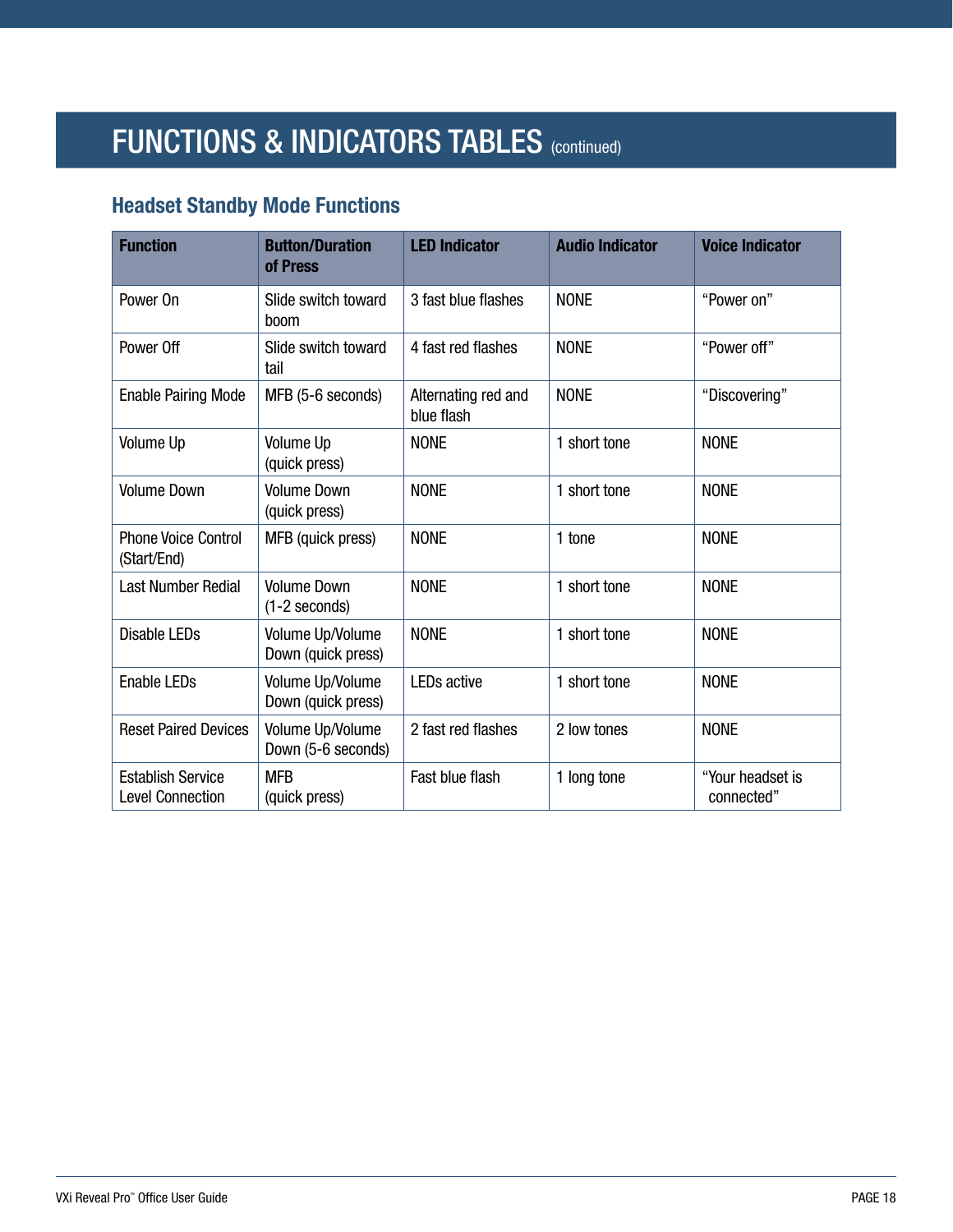# FUNCTIONS & INDICATORS TABLES (COntinued)

### **Headset In-Call Functions**

| <b>Function</b>                     | <b>Button/Duration</b><br>of Press     | <b>LED Indicator</b>                         | <b>Audio Indicator</b>       | <b>Voice Indicator</b> |
|-------------------------------------|----------------------------------------|----------------------------------------------|------------------------------|------------------------|
| Volume Up                           | Volume Up<br>(quick press)             | <b>NONE</b>                                  | 1 short tone                 | <b>NONE</b>            |
| <b>Volume Down</b>                  | Volume Down<br>(quick press)           | <b>NONE</b>                                  | 1 short tone                 | <b>NONE</b>            |
| Mute (On/Off)                       | <b>Parrott Button</b><br>(quick press) | <b>NONE</b>                                  | 1 tone                       | <b>NONE</b>            |
| Mute (On/Off)                       | Volume Up<br>$(1-2$ seconds)           | <b>NONE</b>                                  | 1 tone                       | <b>NONE</b>            |
| <b>Mute Reminder</b>                | <b>NONE</b>                            | <b>NONE</b>                                  | 1 tone (every 10<br>seconds) | <b>NONE</b>            |
| Answer a Call                       | MFB (quick press)                      | <b>Blue light flashes</b><br>slightly slower | 2 rising tones               | <b>NONE</b>            |
| End a Call                          | MFB (quick press)                      | <b>Blue light flashes</b><br>slightly faster | 2 falling tones              | <b>NONE</b>            |
| Reject a Call - Cell<br>Phone Only* | <b>MFB</b><br>$(1-2$ seconds)          | <b>NONE</b>                                  | 2 falling tones              | <b>NONE</b>            |

*\*Sends call to voicemail (if available)*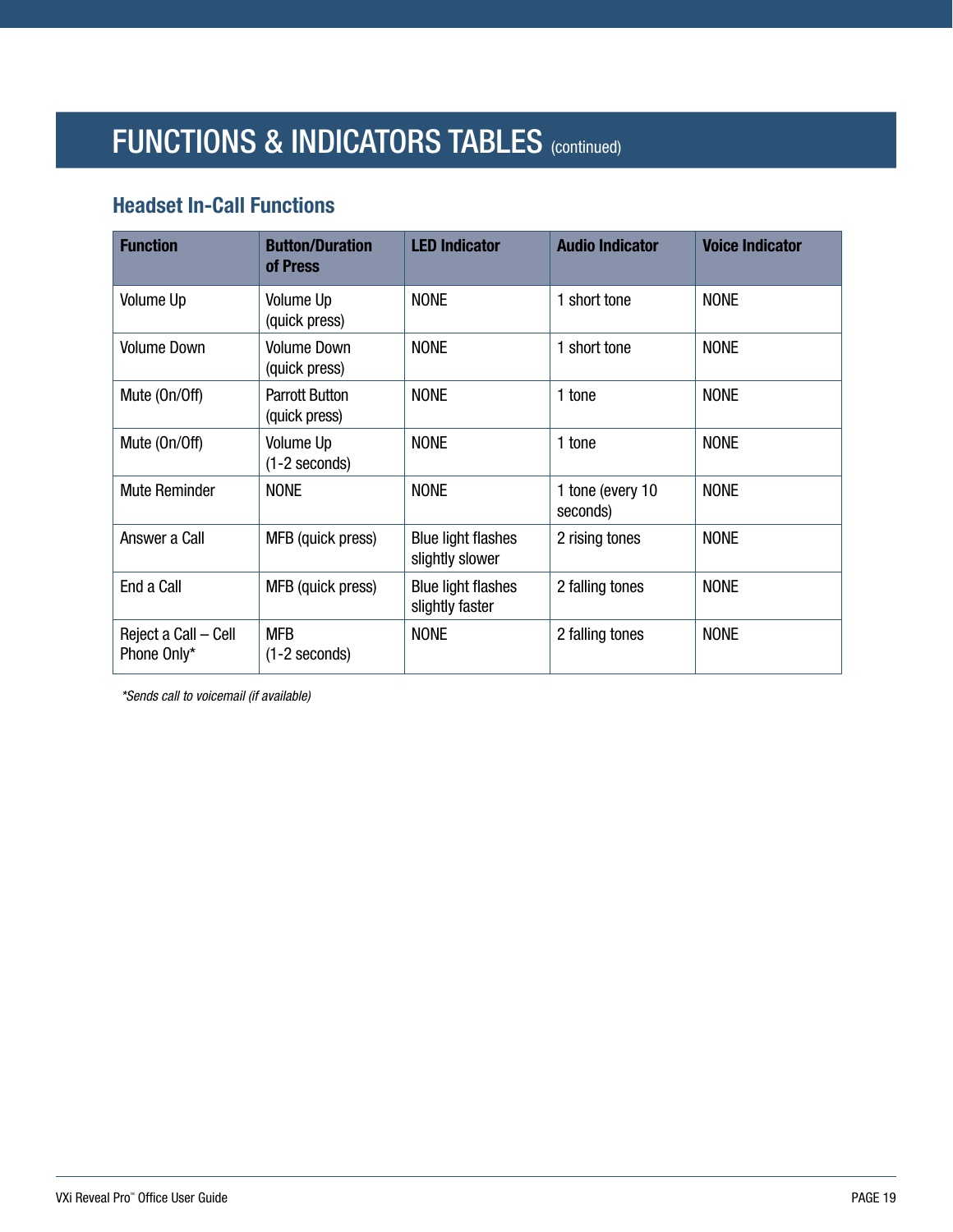# FUNCTIONS & INDICATORS TABLES (CONtinued)

### **Headset Notifications**

| <b>Notification</b>                  | <b>Button/Duration</b><br>of Press | <b>LED Indicator</b>                     | <b>Audio Indicator</b>       | <b>Voice Indicator</b>            |
|--------------------------------------|------------------------------------|------------------------------------------|------------------------------|-----------------------------------|
| <b>Mute Reminder</b>                 | <b>NONE</b>                        | <b>NONE</b>                              | 1 tone (every 10<br>seconds) | <b>NONE</b>                       |
| <b>Headset Connects</b><br>to Device | <b>NONE</b>                        | Blue light, fast flash                   | <b>NONE</b>                  | "Your headset<br>is connected"    |
| Disconnect from<br>Device            | <b>NONE</b>                        | Red light, slow flash                    | <b>NONE</b>                  | "Your headset is<br>disconnected" |
| Out of Range<br>(Link Loss)          | <b>NONE</b>                        | Red light, slow flash                    | 2 short tones                | <b>NONE</b>                       |
| Low Battery                          | <b>NONE</b>                        | Red light, 2 fast<br>flashes             | <b>NONE</b>                  | "Battery low" every<br>60 seconds |
| <b>Connect A2DP</b>                  | <b>NONE</b>                        | <b>Blue MFB</b><br>(quick, double-flash) | <b>NONE</b>                  | "Your headset<br>is connected"    |